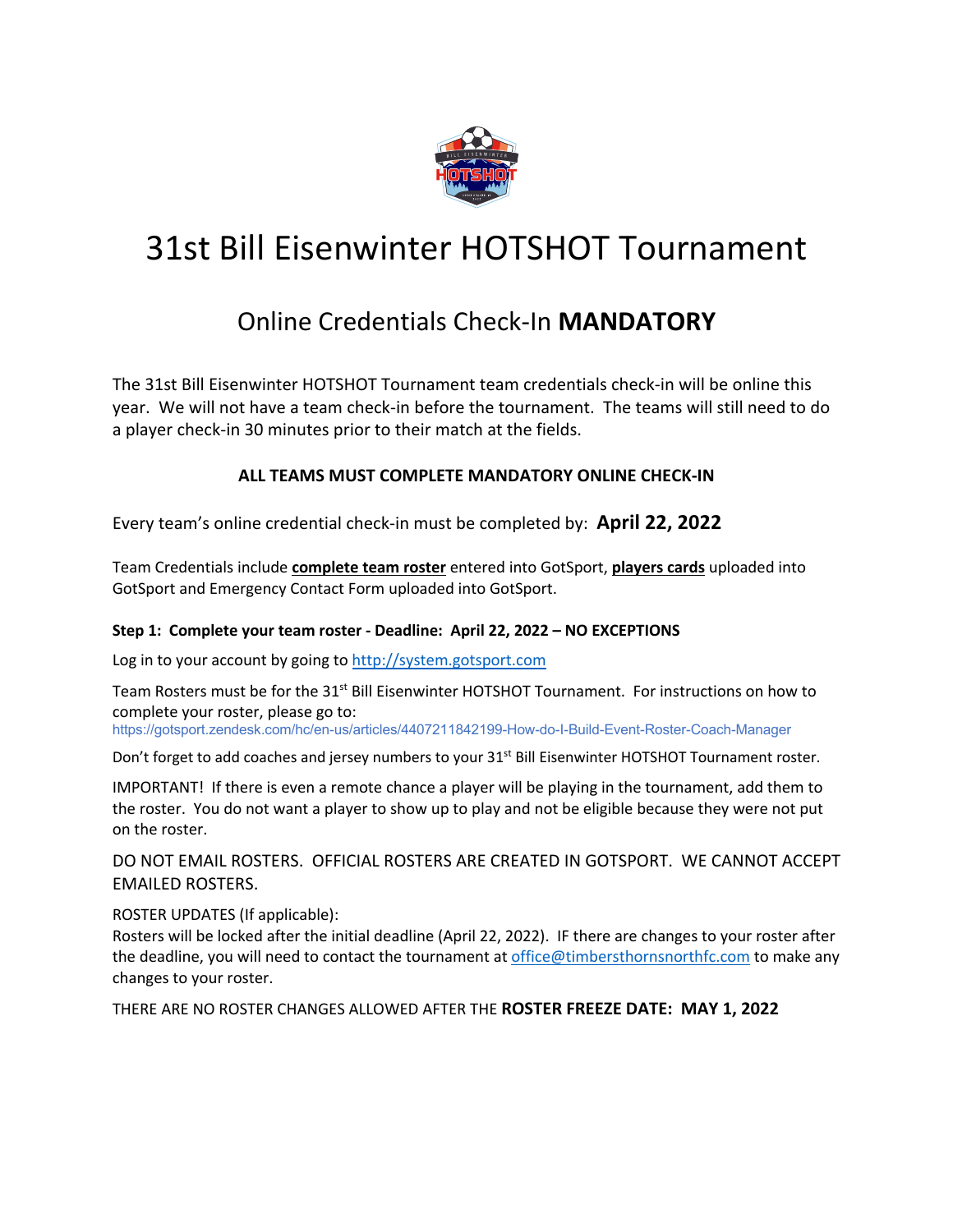#### **STEP 2: UPLOAD AN IMAGE OF YOUR PLAYER PASSES**

Lay out your player passes in the order they appear on your roster in rows of 3. Take a picture of the passes or save a PDF file of your passes and upload them into your GotSport application. Instructions to do so are found at: https://gotsport.zendesk.com/hc/en-us/articles/4408013292183-How-do-I-Upload-Documents-for-Online-Check-In-

The image/upload of the player passes does not make the players eligible. Only players listed on the 31 $\mathrm{^{st}}$ Bill Eisenwinter HOTSHOT Tournament ROSTER are eligible.

All player passes must match your roster. If a player is not on the roster, do not include their pass.

All passes must be from the same association. We accept passes from USYS and US Club Soccer, but they cannot be mixed.

Bring all player passes with you to the tournament.

**Step 3: If you will be using guest players, upload an image of your guest player passes with their guest player permission form.** Guest player forms come from the player's home association and require the signature of their current coach. Guest player passes must be uploaded and have them bring the pass with them.

IMPORTANT: GUEST PLAYERS MUST BE REGISTERED TO THE SAME ASSOCIATION AS THE TEAM. YOU MAY NOT MIX US CLUB AND USYS REGISTERED PLAYERS. ALL PLAYERS MUST BE REGISTRED TO THE SAME ASSOCIATION.

#### **Step 4: UPLOAD THE ATTACHED "EMERGENCY CONTACT FORM"**

Take a picture of the "EMERGENCY CONTACT FORM" or save a PDF file and upload it into your GotSport application. Instructions to do so are found at:

https://gotsport.zendesk.com/hc/en-us/articles/4408013292183-How-do-I-Upload-Documents-for-Online-Check-In-